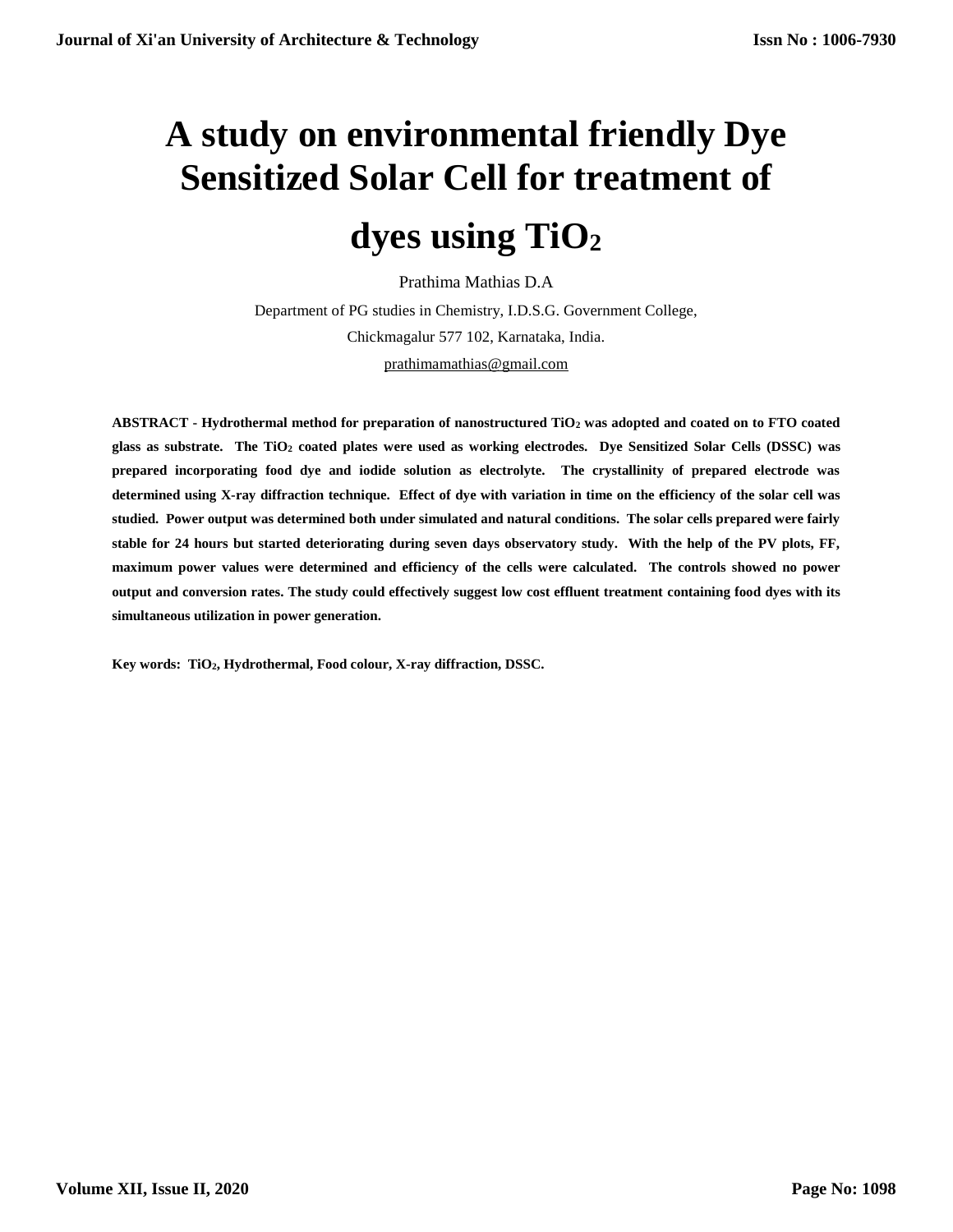# 1. INTRODUCTION AND REVIEW OF LITERATURE

Solar cells have gained momentum since past two decades. The third generation of solar cells i.e. Dye Sensitized Solar Cells (DSSC's) have come to the forefront recently. Dye-sensitized solar cells are cost efficient, versatile and electricity generators that have attracted the attention of academicians and industrialists. These DSSC's are alternative energy producers, they mimic natural photosynthesis. The light absorbing dye helps in promoting the electrons to the conduction band of the semiconductor substrate more effectively. Nano-porous semiconductor materials allow large number of dyes to adsorb on its surface, leading to widening of the band gap and large exciton binding energy, thereby improving the power efficiency of DSSC. TiO<sub>2</sub> based DSSC's have been reported to show higher efficiencies of nearly 11%. DSSC is a redox system, hence there is an intensive effort in optimizing the various parameters of the like the nature of electrolyte, thickness of the semiconductor layer, the type of dye and variation in functional groups of the dye. The dye should have intense absorption spectrum with anchoring groups such as carboxylic, carbonyl and hydroxyl to anchor to the semiconductor mesoporous layer. This strong absorption leads to efficient injection of electron into the conduction band of the semiconductor  $TiO_2^{21-22}$ . Energy is produced in this process. After the electrolyte donates electron back to the dye, de excitation occurs. This process is reversible and reproducible. Dyes are used in our day to day life, removal of these from waste water before treatment poses a big challenge. Food colors are also washed into fresh waters contaminating the same few researchers have worked on removal of dyes from environment 1-19. Useful utilization of such waste waters for energy production and their deterioration studies forms the basis of this study. Carbon coated counter electrodes and I<sup>-</sup>/I<sub>3</sub> electrolyte solutions were adopted for the study as a preliminary investigation.

#### 2. EXPERIMENTAL

#### *2.1 Materials*

The conductive glass plates (FTO glass, fluorine-doped SnO<sub>2</sub>, sheet resistance 8-12  $\Omega/cm^2$ ) and the Titanium di  $o$ xide (TiO<sub>2</sub>) were purchased respectively from Aldrich and sd fine chemicals respectively. Solvents and chemicals were of reagent or spectrophotometric grade and were used as received. Food dyes containing carmoisine and tartrazine were purchased from the market and care was taken to sample one type of dye from products of different companies.

### *2.2 Preparation of electrodes and assembling*

Photo anodes were prepared by depositing  $TiO<sub>2</sub>$  film on the FTO conducting glass: two edges of the FTO glass plate were covered with a layer of adhesive tape (3M Magic) to control the thickness of the film and to mask electric contact strips; successively the  $TiO<sub>2</sub>$  paste was spread uniformly on the substrate by sliding a glass rod along the tape spacer. FTO substrates were cleaned in an ethanol-water mixture for 30 min and then heated at 450  $°C$  during 30 min prior to film deposition. The TiO<sub>2</sub> photo-anodes were then soaked in food dye solutions for ten minutes. Later, the photo-anodes were rinsed with distilled water and ethanol and dried. Carbon coated counter electrodes were prepared.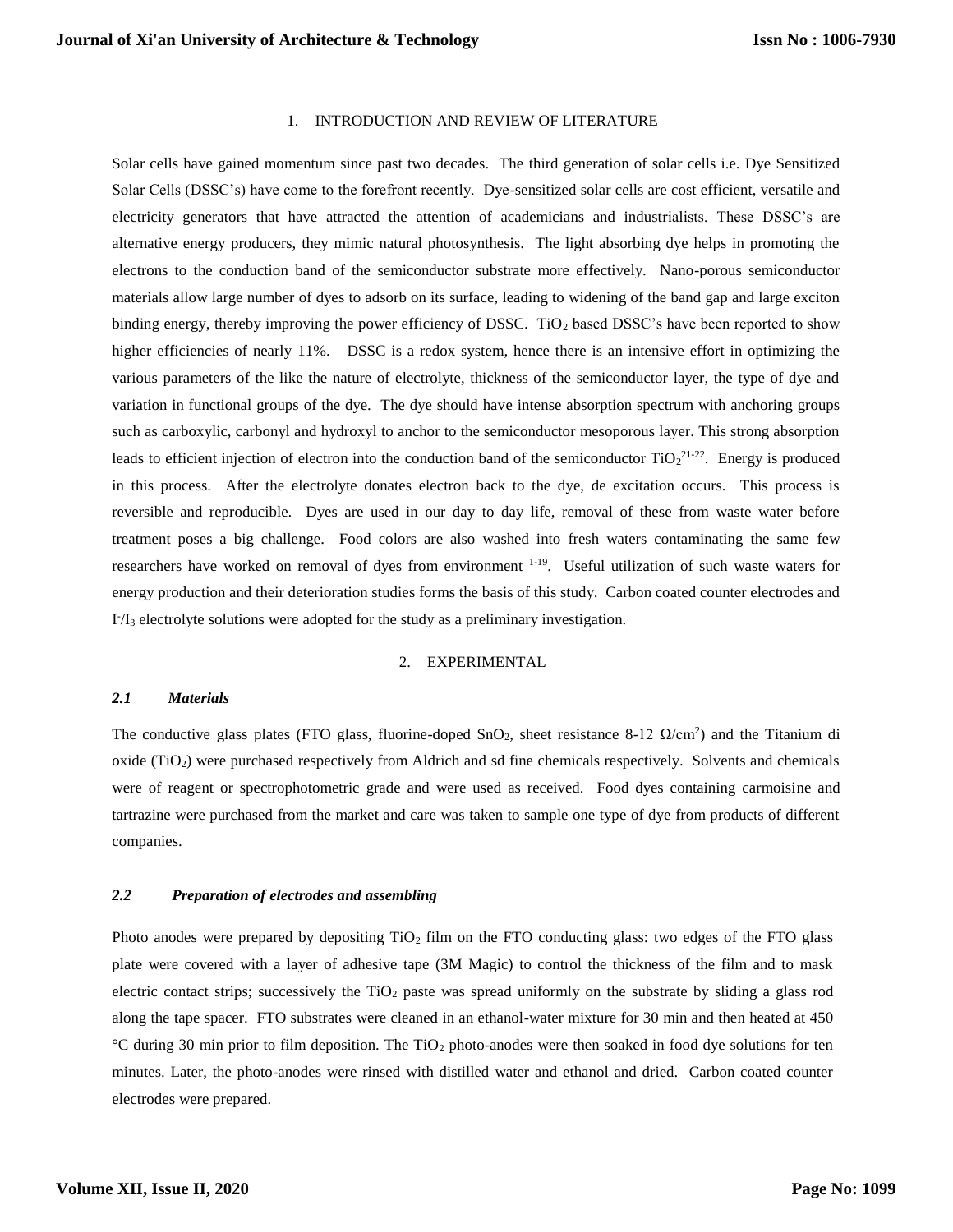An electrolyte solution was prepared by mixing  $0.1 \text{ M}$  of  $I_2$  with 0.05 M of KI and 0.05 M of 3methoxypropionitrile in 50 mL of acetonitrile ( $C_2H_3N$ ) and stirring for 60 min. This electrolyte solution was poured in the mesoporous  $TiO<sub>2</sub>$  film which was previously prepared using paraffin-film as framework to seal the cells to prevent evaporation of the liquids. The counter electrode was pressed against the impregnated anode and clamped firmly in a sandwich configuration. No leaks (solvent evaporation) were detected.

## *2.3 P-V studies*

The prepared DSSC cells were illuminated with tungsten filament source  $(2370 \text{ Lux} = 15 \text{ W})$  and maximum power was determined using Zener Diode. A PV plot was plotted and  $\eta_{\text{max}}$  **(maximum efficiency)** % was calculated. The stability of prepared cells was checked under one sun illumination and for one week duration (sun illumination between 12 noon to 3 PM).

## 3. P-V STUDIES RESULTS AND DISCUSSION

Orange red (BUSH) Carmoisine (14720) dye showed a cell efficiency of 10 %, this indicates that the compound has anchored to the semiconductor TiO<sup>2</sup> nano particle layer effectively and acted as a good dye. Apple green (Falcon) Tartazine (19140) showed cell efficiency of 10.2%. The current output was s fairly stable for nearly four days and stated deteriorating. The results are shown in Table 1 and (Fig 1-8).

Table 1: Dye sensitized solar cell efficiency.

| Dve                                         | % Cell efficiency n |
|---------------------------------------------|---------------------|
| <b>ORANGE RED (BUSH) CARMOISINE (14720)</b> | 10.0                |
| APPLE GREEN (FALCON) TARTAZINE (19140)      | 10.2                |





**Fig 2: PV plots of DSSC for ORANGE RED (BUSH) CARMOISINE (14720)**

**Fig – 1: ORANGE RED (BUSH) CARMOISINE (14720)**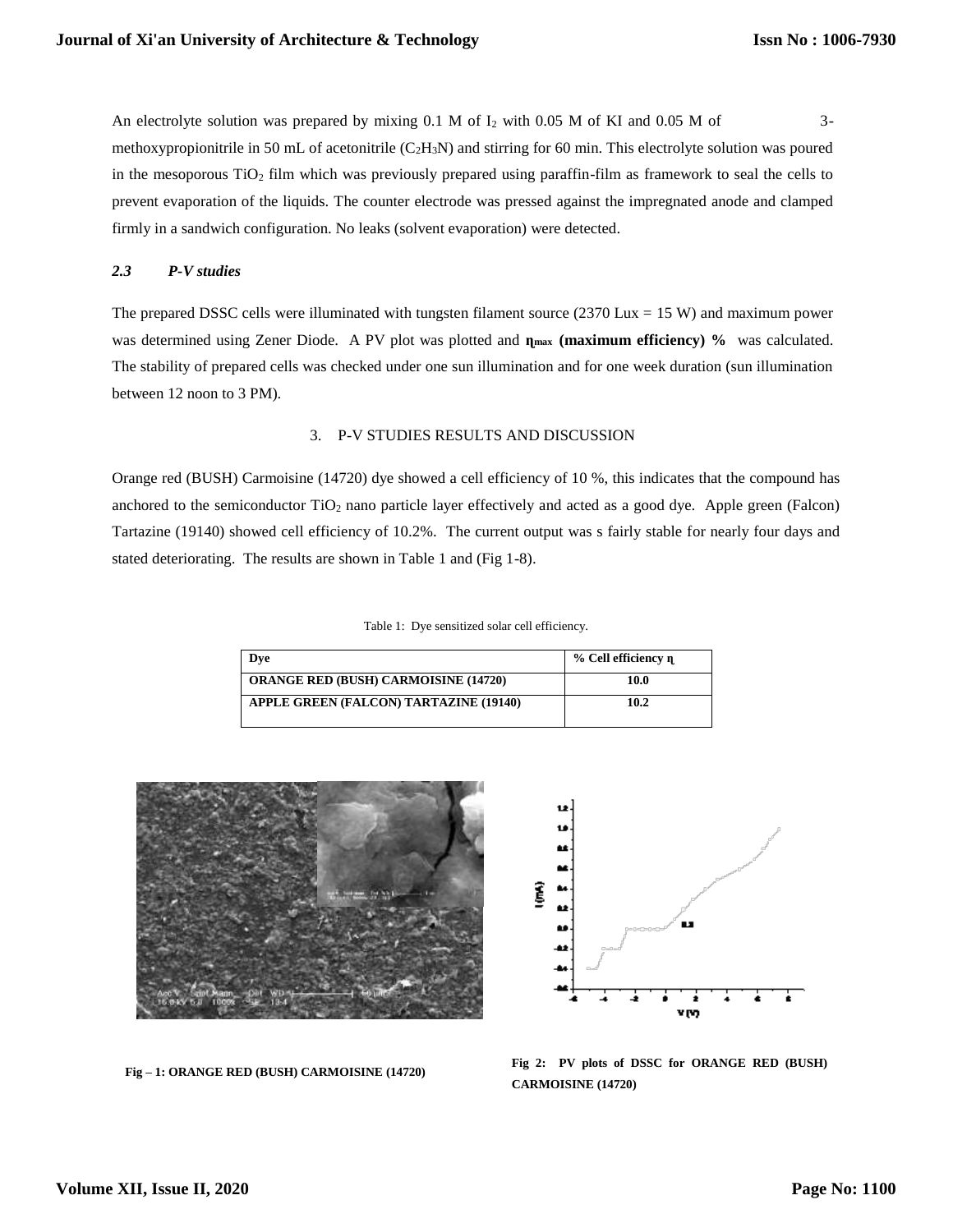



**Fig 3: Time dependent efficiency for ORANGE RED (BUSH) CARMOISINE (14720) DSSC under sun illumination (100mW &air mass 1.5)**



**Fig 5: APPLE GREEN (FALCON) TARTAZINE (19140)**



**Fig 4: Time dependent efficiency of DSSC under sun illumination (100mW &air mass 1.5) for a week** 



**Fig 6: PV plots of DSSC for APPLE GREEN (FALCON) TARTAZINE (19140)**



**Fig 7: Time dependent efficiency for APPLE GREEN (FALCON) TARTAZINE (19140) DSSC under sun illumination (100mW &air illumination (100mW &air mass 1.5) for a week mass 1.5)**

**Fig 8: Time dependent efficiency of DSSC under sun** 

### 4. CONCLUSIONS

Both orange red dye (Carmoisine) and apple green dye (Tartazine) showed good efficiency until deterioration as indicated by the reduction in cell efficiency. These types of solar cells can therefore be useful in power production and dye decomposition. The variations in parameters like counter electrode and electrolyte solutions can add the voluminous work being carried out on such solar cells.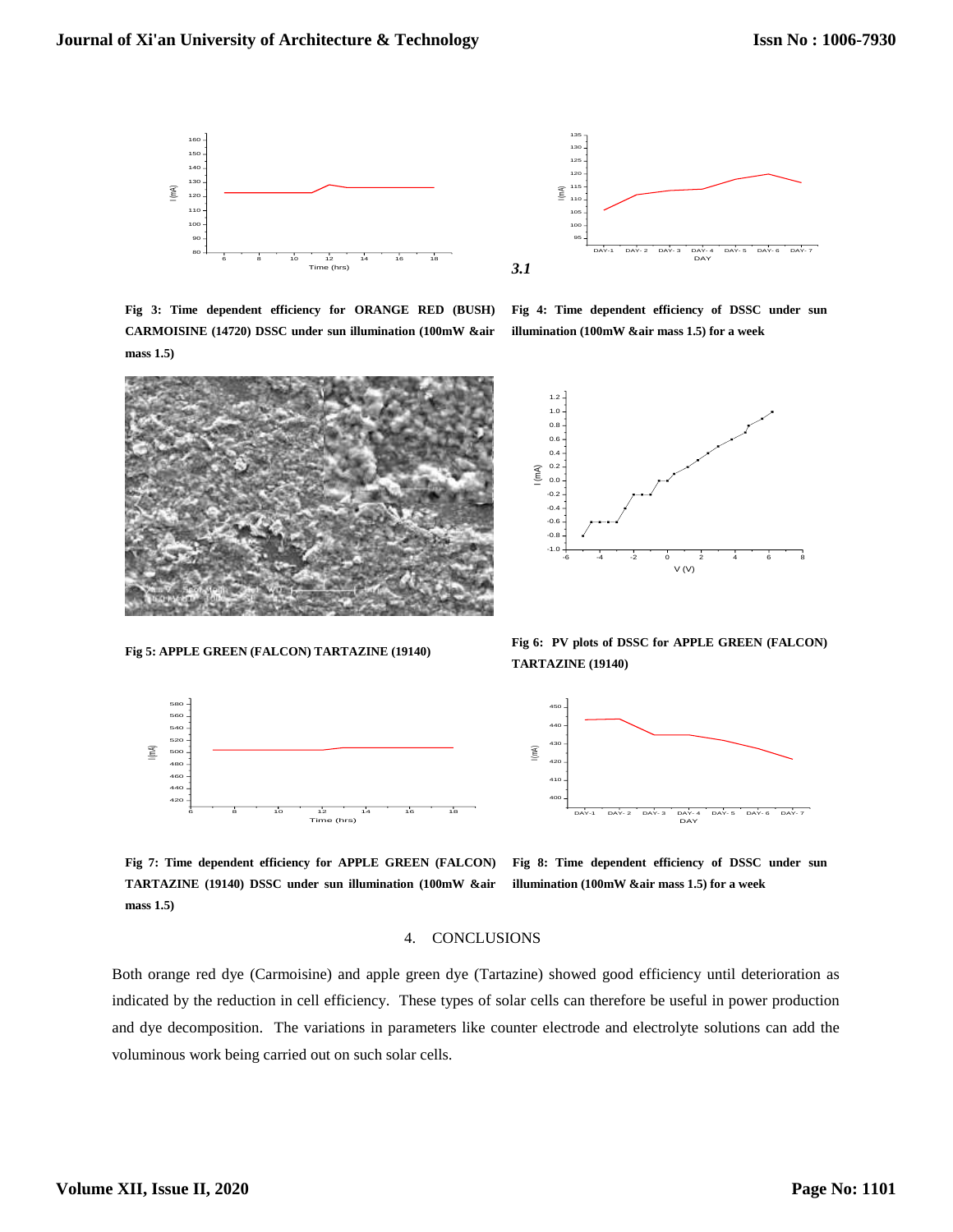# 5. ACKNOWLEDGEMENT

The authors would like to acknowledge the help provided by AFMM, I.I.Sc. Bangalore, for the SEM images.

## REFERENCES

- [1] New Dye-Sensitized Solar Cells Obtained from Extracted Bracts of Bougainvillea Glabra and Spectabilis Betalain Pigments by Different Purification Processes, Angel Ramon Hernandez-Martinez, Miriam Estevez, Susana Vargas, Fracisco Quintanilla and Rogelio Rodriguez, *Int. J. Mol. Sci.* 2011, *12*, 5565-5576.
- [2] Efficient Dye-Sensitized Solar Cells Using Red Turnip and Purple Wild Sicilian Prickly Pear Fruits, Giuseppe Calogero, Gaetano Di Marco, Silvia Cazzanti, Stefano Caramori, Roberto Argazz, Aldo Di Carlo and Carlo Alberto Bignozzi, *Int. J. Mol. Sci.* 2010, *11*, 254-267.
- [3] Food preservative activity of phenolics compounds in orange peel extracts (*Citrus sinensis* L.), H.A. Abd El-aal and F.T. Halaweish, *Lucrari Stiintifice,* 233-240, 2013.
- [4] Some studies on dyeing properties of cotton fabrics with crocus, sativus (saffron) (flowers) using an ultrasonic method, M.M. Kamel, H.M. Helmy, and N.S. El Hawary, AUTEX Research Journal, Vol. 9, No1, March 2009.
- [5] Solar photocatalytic degradation of tartrazine using titanium dioxide, Hasril azuan Abdullah hashim1, Abdul rahman mohamed2 & Lee keat teong, Jurnal Teknologi, 35(F) Dis. 2001: 31–40.
- [6] A comparative study of tartrazine degradation using UV and solar fixed bed reactors, [Chekir N,](https://www.cheric.org/research/tech/periodicals/searchresult.php?articlesearch=Chekir%20N&searchtype=author) [Tassalit](https://www.cheric.org/research/tech/periodicals/searchresult.php?articlesearch=Tassalit%20D&searchtype=author)  [D,](https://www.cheric.org/research/tech/periodicals/searchresult.php?articlesearch=Tassalit%20D&searchtype=author) [Benhabiles O,](https://www.cheric.org/research/tech/periodicals/searchresult.php?articlesearch=Benhabiles%20O&searchtype=author) [Merzouk NK,](https://www.cheric.org/research/tech/periodicals/searchresult.php?articlesearch=Merzouk%20NK&searchtype=author) [Ghenna M,](https://www.cheric.org/research/tech/periodicals/searchresult.php?articlesearch=Ghenna%20M&searchtype=author) [Abdessemed A,](https://www.cheric.org/research/tech/periodicals/searchresult.php?articlesearch=Abdessemed%20A&searchtype=author) [Issaadi R,](https://www.cheric.org/research/tech/periodicals/searchresult.php?articlesearch=Issaadi%20R&searchtype=author) International Journal of Hydrogen Energy, 2017, 42, 13, 8948-8954.
- [7] Electrochemical and photovoltaic study of sunset yellow and tartrazine dyes, Iqbal Ahmad, Shahzad Muraza and Safeer Ahmed, Monatshefte for Chemie-Chemical monthly, 2016, 146, 10, 1631-1640.
- [8] Photocatalytic degradation of methyl orange in aqueous TiO2 under different solar irradiation sources M. N. Rashed1 and A. A. El-Amin, International Journal of Physical Sciences, 2007, 2, 3, 073-081.
- [9] Dye-sensitized solar cells using some organic dyes as photosensitizers, Taher m. El-agez1, Sofyan a. taya1, Kamal s. elrefi1, Monzir s. abdel-latif, Optica Applicata, 2014, 44, 2, 345-351.
- [10] Highly active TiO2 nanophotocatalysts for degradation of methyl orange under UV irradiation, Hiral Soni1, Nirmal J.I.Kumar1, Khushal Patel2, Rita N.Kumar, Environmental Science, Volume 11, 103-110.
- [11] Photo-Degradation of Methyl Orange With Direct Solar Light Using ZnO and Activated Carbon-Supported ZnO, Hikmat S. Hilal, Ghazi Y. M. Nour and Ahed Zyoud, Research Gate, Water Purification, ISBN 978- 1-60741-599-2.